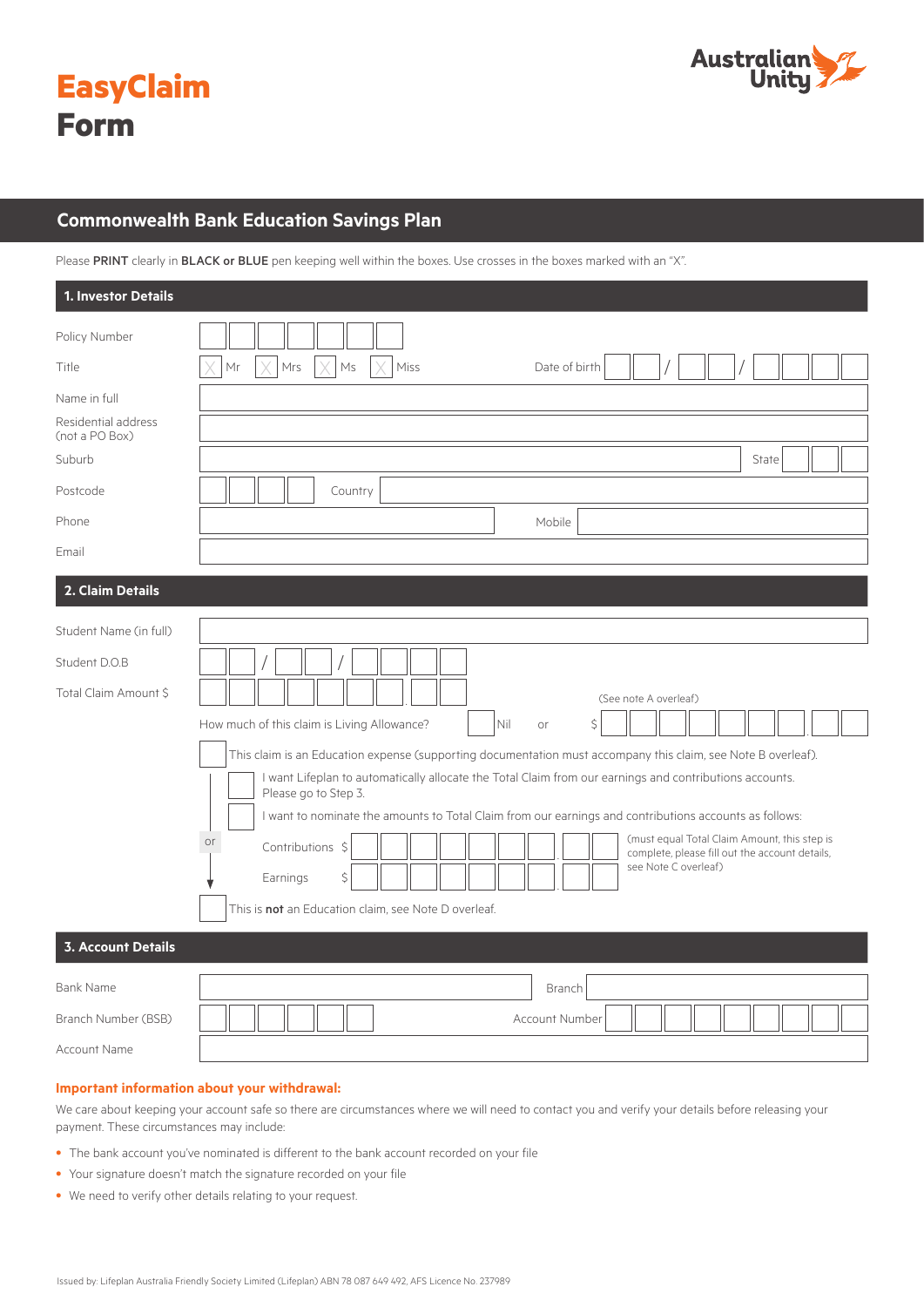# **4. Declaration and Signature(s) of Plan Sponsor or Student**

In consideration of the value of that part of my plan listed above, I/we hereby declare the amounts withdrawn to be genuine education expenses and/or Living Allowances.

| <b>Investor 1 signature</b> | <b>Investor 2 signature</b> |  |  |  |  |  |
|-----------------------------|-----------------------------|--|--|--|--|--|
|                             |                             |  |  |  |  |  |
| Name of Investor 1          | Name of Investor 2          |  |  |  |  |  |
|                             |                             |  |  |  |  |  |
|                             |                             |  |  |  |  |  |
| Date                        | Date                        |  |  |  |  |  |

OR Students over the age of 16 can make claims if we have received a written authority from the investor to act on the instructions of the student.

## **Student signature**

| Name of Student |  |  |  |  |  |
|-----------------|--|--|--|--|--|
|                 |  |  |  |  |  |
|                 |  |  |  |  |  |
| Date            |  |  |  |  |  |



# Return by post

Australian Unity - Investment bonds, Reply Paid 89, Adelaide SA 5001 (no stamp required if mailed in Australia)

If posting from outside of Australia, please send to Head Office: 271 Spring Street, Melbourne VIC 3000



# Email

enquiries@australianunity.com.au

# **Contact us**

 $\circledcirc$ Australian Unity 271 Spring Street, Melbourne VIC 3000



australianunity.com.au/wealth

#### **Investor Services**

enquiries@australianunity.com.au  $(\boxdot)$ 

 $\circledS$ 1300 1300 38

#### **Adviser Services**